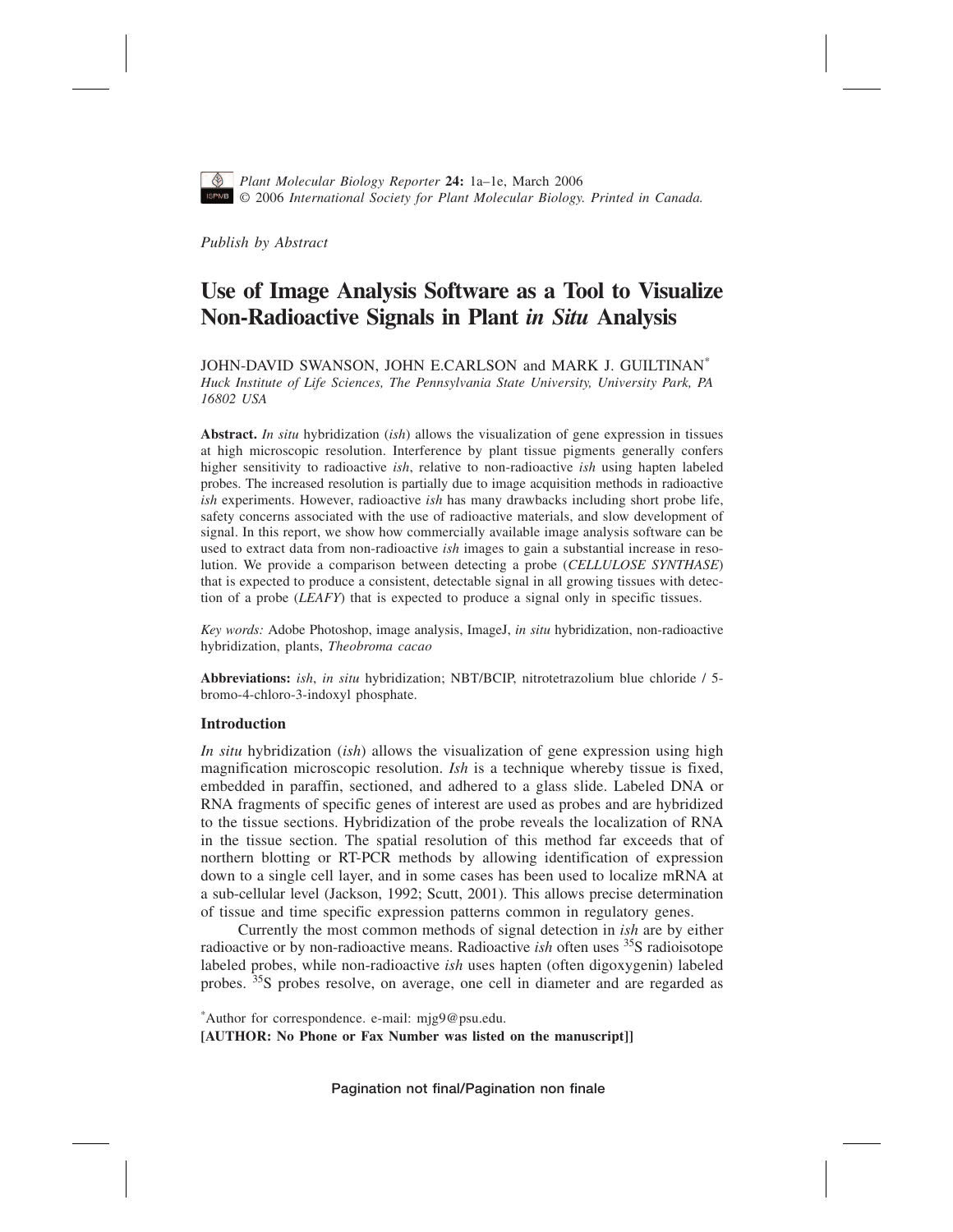### 1b *Swanson et al.*

being the most sensitive of all the aforementioned detection methods (Wilkinson, 1998). Hybridization is detected by using a Kodak NTB2 emulsion, then darkfield microscopy to detect silver grains corresponding to where the probe has hybridized. Data is collected by overlaying the dark-field photograph with a corresponding bright-field photograph (Ruzin, 1999). However, <sup>35</sup>S labeled probes do have some drawbacks including: short probe life (often probes must be used within a month), problems with disposal of radioactive materials, and safety concerns associated with the use of radioactive labels (Wilkinson, 1998). The major drawback of  $35S$  labeled probes is long exposure times, which have been reported as being between  $2-6$  weeks depending on the probe and abundance of the target transcript (Zahn et al., 2005).

Hapten probes, although regarded as being less sensitive, do confer several advantages with regard to safety, disposal, and time, compared to  $35S$  probes (Lahaye et al., 1996; Wilkinson, 1998). Digoxygenin labeled probes can be developed via antibody:NBT/BCIP detection (generally a blue precipitate) in 3–4 days, a clear advantage when compared with the 2–6 weeks required for detection of <sup>35</sup>S labeled probes. In part, the lesser sensitivity of non-radioactive probes can be attributed to the method of data collection. In contrast to  $35S$  labeled probes where two separate images are taken (one of the signal, and one of the background image) and overlaid, only a single image is recorded with non-radioactive probes that contains both the image and signal. Having no way to separate the two images can make it more difficult to discern signal from background when nonradioactive probes are used, especially if the observed tissue is highly pigmented.

In this article, we describe a method of enhancing the discrimination of the signal from background using the photo editing software Adobe Photoshop®. The signal is false-colored and superimposed on the original image, making the hybridization signal much more obvious, thus significantly improving the analysis of non-radioactive *ish*.

# **Materials and Methods**

Six to eight day old flower buds from *Theobroma cacao* L. (clone PSU-"SCA6") were used (Swanson, 2005). *Ish* analysis was carried out by combining the radioactive protocol of Zahn et al. (2005) with the protocol of Lin (2000). The Lin (2000) protocol is a modification of the protocols of Hake, Irish and Meyerowitz (Meyerowitz, 1987; Jackson, 1992). *T. cacao* ESTs of the genes *CELLULOSE SYNTHASE* (DQ149726) and *LEAFY* (DQ149725) were selected based on their expected contrast in gene expression. In general, it was expected that *CELLU-LOSE SYNTHASE* would be expressed throughout the growing tissues, while *LEAFY* expression would be restricted to the floral and leaf meristematic tissues (Weigel et al*.*, 1992; Amor et al*.*, 1995).

The resulting *ish* slides were viewed on a Nikon Optispot microscope (Nikon, Garden City, NY), and sections showing signal were photographed using a Spot RT Slider digital camera (Diagnostic Instruments, Sterling Heights, MI) (see Figures 1A and 1D). The images were subjected to further analysis using Adobe  $\overline{\text{Photoshop}}^{\textcircled{\tiny{\text{B}}}}$  CS (Adobe<sup>®</sup>, San Jose, CA) and ImageJ v. 1.33u (NIH, USA) as described below in Results. The NIH ImageJ software is freely available for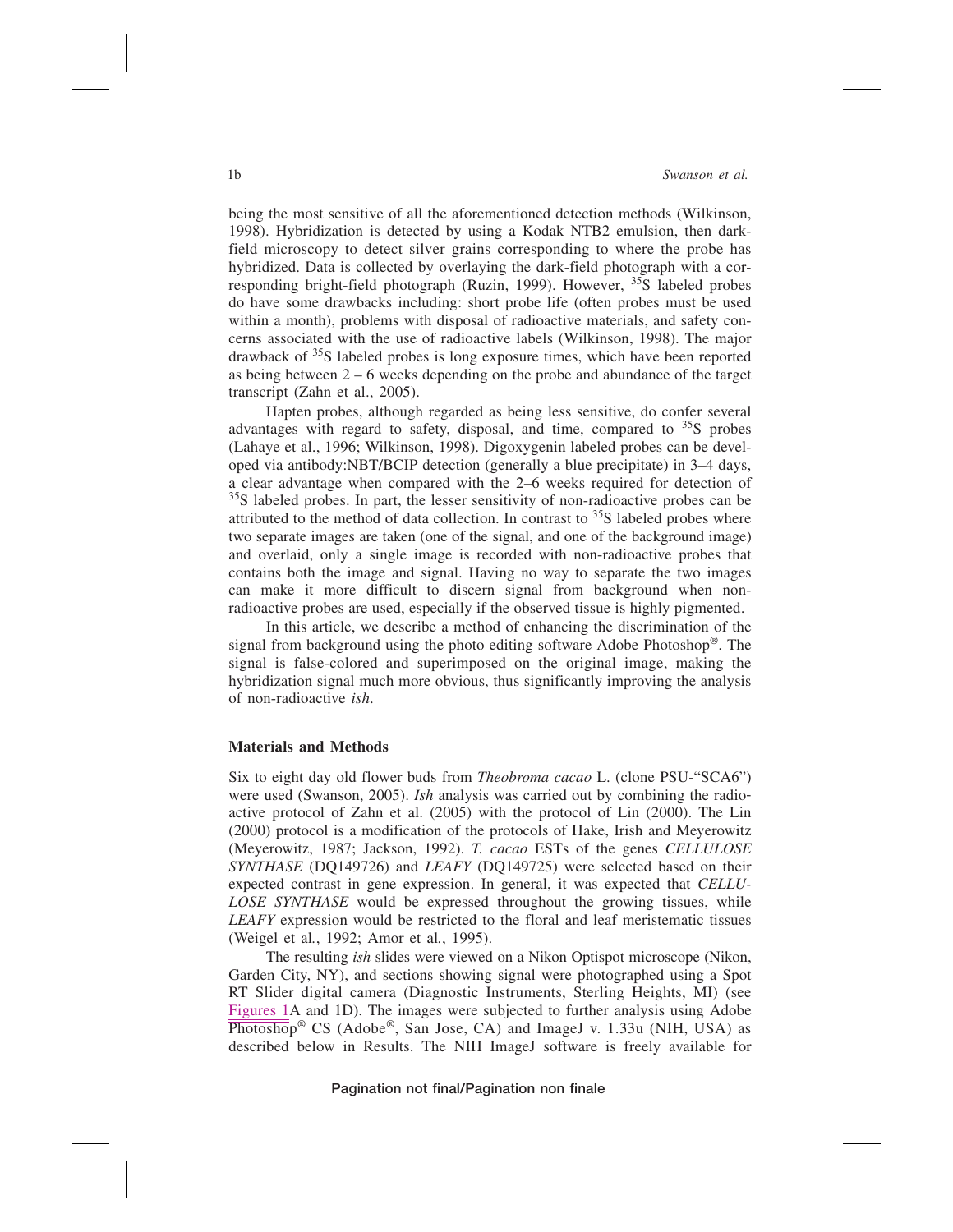*Imaging* in situ *analysis* 1c



*Figure 1. In situ* hybridization of *CELLULOSE SYNTHASE* (A-C), and *LEAFY* (D-E) genes to *T. cacao* 6–8 day old flower buds. (A and D) Raw images of NBT/BCIP (blue precipitate) stained *ish* hybridizations. (B and E) Extraction of the NBT/BCIP precipitate color (0-104 (Y), 120-144 (U), 113-142 (V)), from the raw image using Adobe Photoshop® (C and F). The superimposition of the image of the recolored signal (changed to green) onto the original raw image, showing hybridization signal that was not apparent in the raw images. Scale bar is  $100 \mu M$ .

download at the ImageJ web site http://rsb.info.nih.gov/ij/ along with documentation, manuals, and other resources.

# **Results and Discussion**

Using Adobe Photoshop® CS the "blue hues" associated with the NBT/BCIP precipitate were selected from the images in Figure 1, panels A and D (using the select  $>$  color range tool) (Figures 1B and 1E) and replaced (using image  $>$ adjustments > replace color tool) with colors that allowed the probe to be more easily detected (Figures 1C and 1F). The resulting color selection could be saved as a "color mask" file so multiple images from the same *ish* experiment could be easily analyzed. It is important to note that since the blue hues could vary from experiment to experiment (due to variations in development time, and quality of the NBT/NCIP dye); color selection was done once per *ish* experiment. The resulting Adobe Photoshop® color range file was used to apply the filter identically on all images of the same experiment, including control sense strand hybridizations.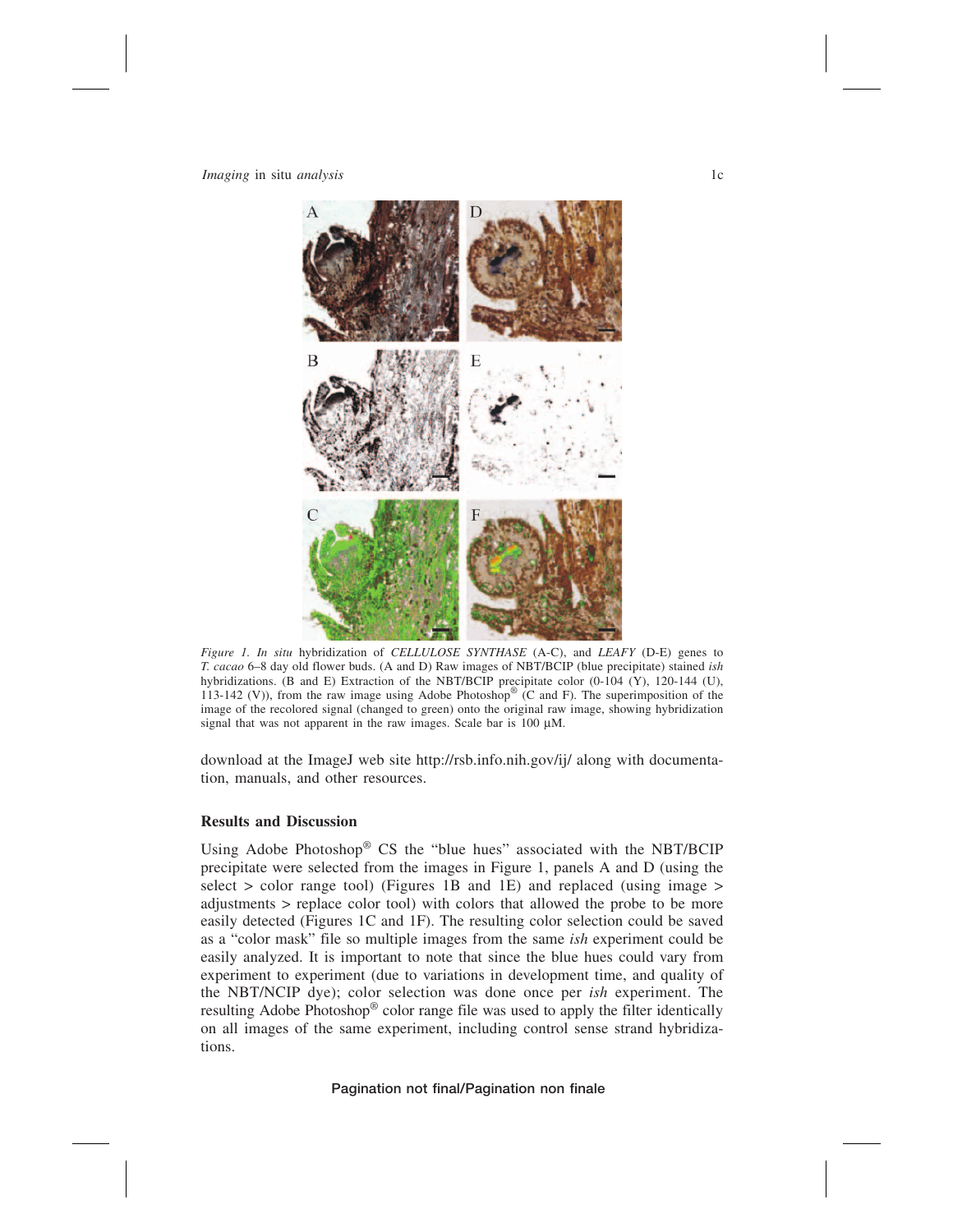

*Figure 2.* Output of analysis of the YUV color space of a typical *ish* image using ImageJ v. 1.33u with the Color Threshold plug-in. Arrows above U and V graphs indicate peaks in color intensity associated with the NBT/BCIP blue precipitate. Boxes indicate the regions used to extract the NBT/BCIP signal, with the corresponding sliders below showing the bright values selected. The x-axis on each graph represents a 0-255 unit range in arbitrary brightness values, while the y-axis shows the number of pixels at each brightness value.

The selected blue hues depicted in Figure 1 were analyzed using the Threshold Color plug-in in the image analysis program ImageJ v. 1.33u. The ImageJ program found that the blue hues were represented by the following YUV color space ranges: 0-104 (Y), 120-144 (U), and 113-142 (V) (Figure 2). It was noted that especially in the U and V channels specific separate peaks could be identified corresponding to the NBT/BCIP precipitate (Figure 2, arrows). It is also possible using ImageJ and the Threshold Color plug-in to produce images identical to those created by Adobe Photoshop® (Figures 1B and 1E).

The unprocessed images obtained from *ish* of *CELLULOSE SYNTHASE* and *LEAFY* on *T. cacao* tissue (Figures 1A and 1D), illustrate how difficult it can be to identify differences in gene expression between two genes from such standard non-radioactive *ish* images. However using the image enhancement capability of Adobe Photoshop<sup>®</sup> (or ImageJ v. 1.33u with the color threshold plug-in), it was possible to extract and enhance the signal from the images. The results in Figures 1B and 1E, demonstrate that the natural brown hues of the tissue no longer obscure the NBT/BCIP precipitate after color-enhancement. Figure 1B also confirms that *CELLULOSE SYNTHASE* is expressed throughout the growing tissues. In contrast, the *LEAFY* gene is expressed exclusively in the meristematic tissues